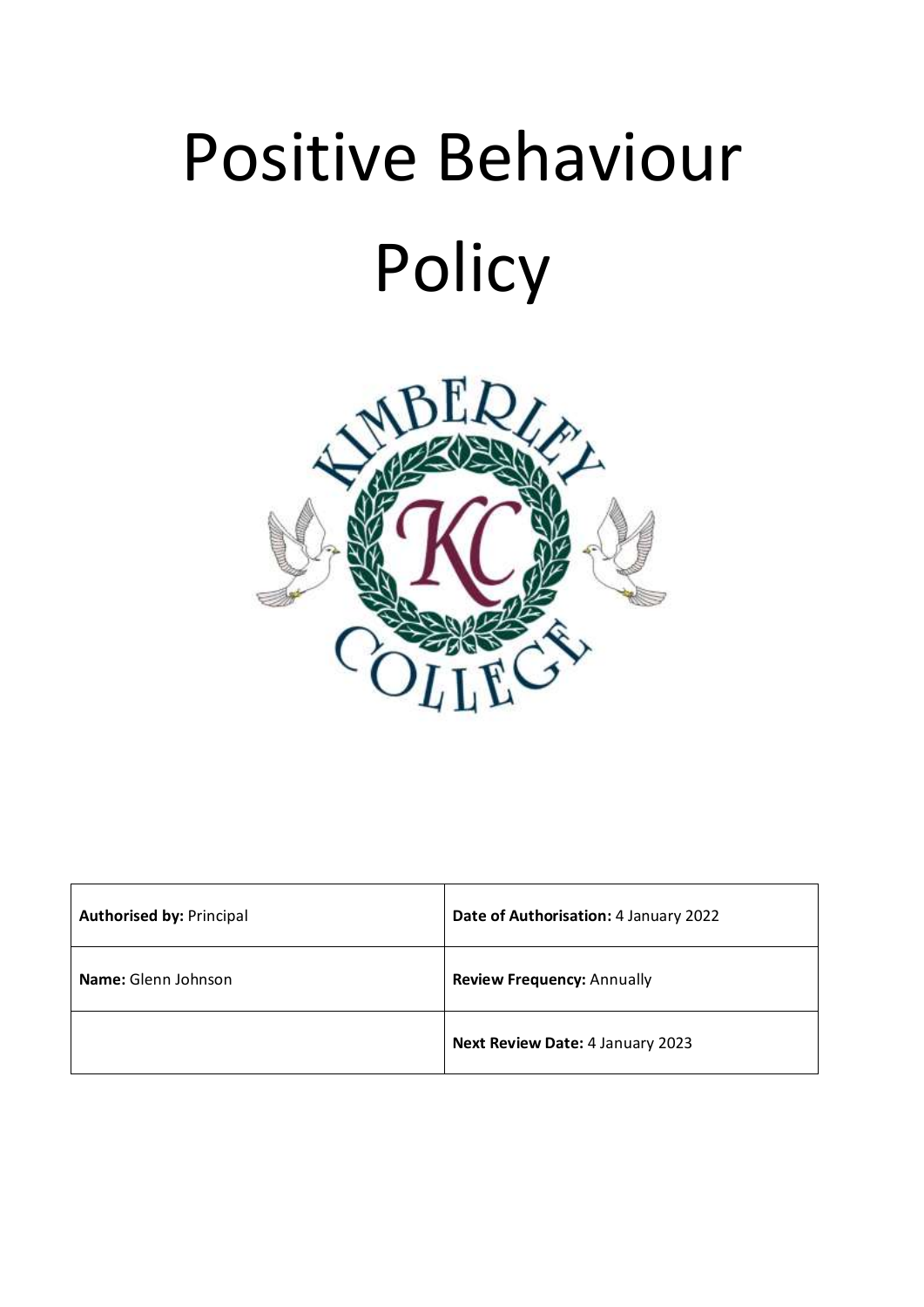

#### **1. Purpose**

The purpose of this policy is to help maintain a safe and supportive learning community that promotes student safety, wellbeing and learning.

This policy is predicated on the following objectives:

- It is educative for students, staff and parents.
- It reflects and supports the mission, vision and values of the College.
- It contributes and supports the overall tone and culture of the College.
- It facilitates the exercise of appropriate levels of duty of care towards all students.
- It promotes equity and fairness towards all members of the College community.
- It is directed towards meeting the individual needs of students.
- It places an emphasis on proactive (rather than reactive) measures.
- It fosters a positive behaviour support and restorative approach.

This policy is informed by and aligns with Kimberley College's Codes of Conduct (Student, Staff and Parent & Community).

#### **2. Rationale**

This policy seeks to contribute to:

- The creation of a safe and supportive environment where all members of the College community can learn and work without disruption and be free from harassment or threat.
- The recognition and protection of the rights of self and others.
- The exercise of the College's values of respect, integrity, creativity, collaboration and health & wellbeing.
- Effective communication between members of the Kimberley College community.
- The practice and promotion of courage and compassion.
- The enhancement of social and emotional as well as intellectual growth.

#### **3. Scope**

Students, parents and employees at Kimberley College, including full-time, part-time, permanent, fixed-term and casual employees, as well as contractors, volunteers and people undertaking work experience or vocational placements.

#### **4. References**

- Education (Accreditation of Non-State Schools) Regulations 2001 (Qld)
- Australian Education Act 2013 (Cth)
- Australian Education Regulations 2013 (Cth)
- [Australian Student Wellbeing Framework](http://docs.education.gov.au/node/20162)
- Alice Springs Education Declaration (Dec 2019)
- Melbourne Declaration on Educational Goals for Young Australians (2008)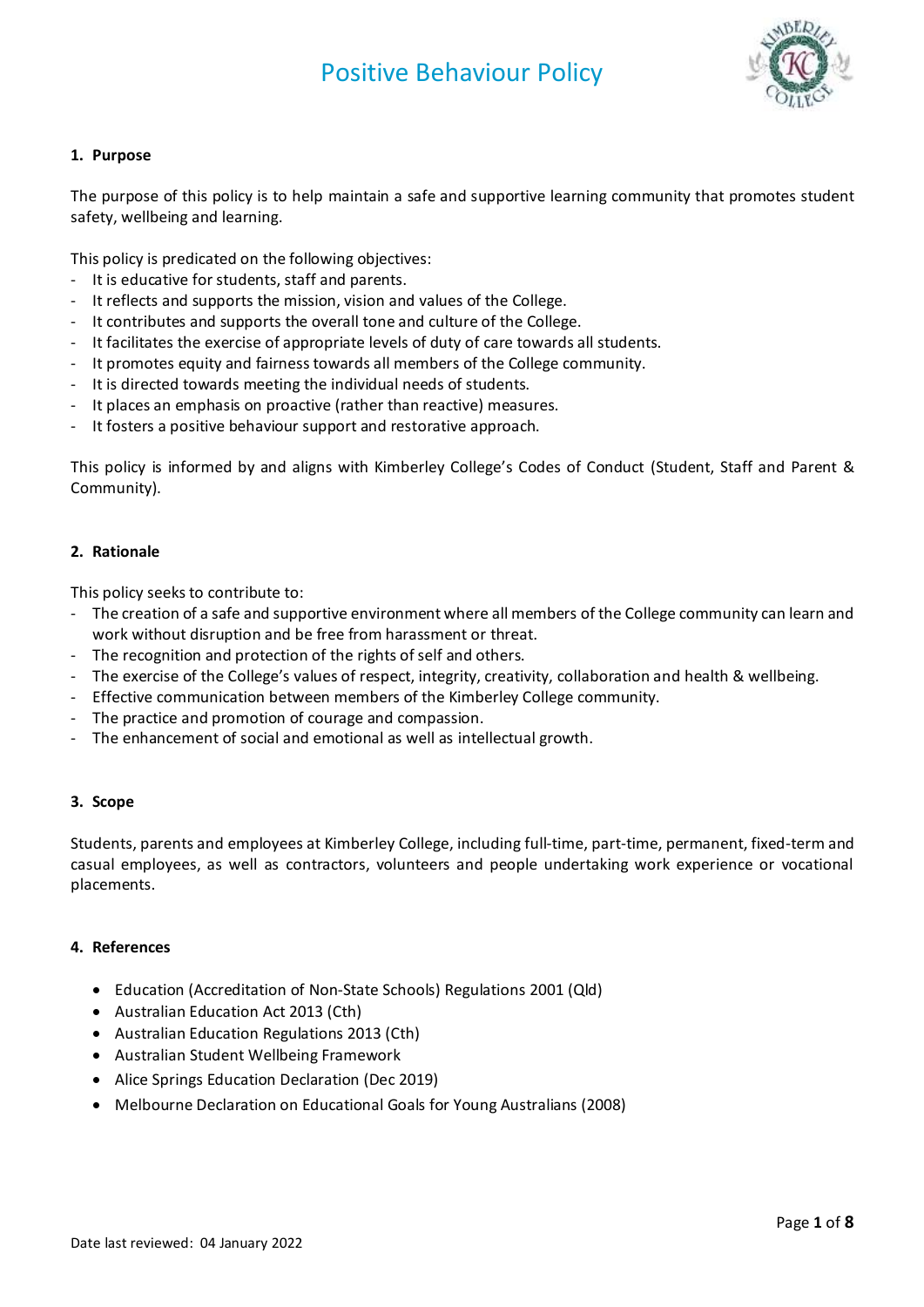

## **5. Definitions**

#### • **Duty of Care**

A duty to take reasonable measures to protect students, staff and other College members against risks of harm which could reasonably have been foreseen.

## • **College**

Includes all on-campus Kimberley College buildings and facilities, as well as other facilities used by the College for sanctioned or affiliated activities, events and programs.

## • **Positive Behaviour Support**

Aims to prevent and reduce anti-social and challenging behaviours by:

- Rearranging the student's learning environment.
- Teaching pro-social skills.
- Providing positive consequences for pro-social behaviour.
- Minimising the use of negative strategies such as punishment.

## • **Restorative Practice**

When a student misbehaves, restoring relationships, repairing harm and learning perspective-taking and social responsibility, is seen as more important and effective than simply delivering punishment.

Restorative practices include:

- 'Circle time' where students sit in a circle and, using a structured format, discuss and problem solve an issue that has affected the whole class or specific members of the class.
- The 'restorative interview' where the teacher uses an incident of misbehaviour as an educative opportunity for teaching empathy, consequential thinking and the importance of making amends in order to repair harm and relationships.
- The formal Restorative Conference used for more serious or ongoing misbehaviour and usually involves senior staff, parents and carers.

#### **6. Policy Statement**

#### 6.1 *Pastoral Care and Behaviour Management*

Kimberley College acknowledges that pastoral care and behaviour management are inextricably linked. Due to this, it adopts a positive behaviour support and restorative approach to behaviour management; these are carefully selected evidence-informed positive behaviour management approaches that align with the school community's needs. Thus, a focus on the management of student behaviour in a way that stresses prevention, positive support, education and restorative practices to repair and strengthen relationships is promoted.

#### 6.2 *Australian Student Wellbeing Framework*

Kimberley College is committed to the five key elements of the Australian Student Wellbeing Framework.

These are:

- Leadership: Principals and school leaders play an active role in building positive learning environment where the whole school community feels included connected, safe and respected;
- Inclusion: All members of the school community are active participates in building a welcoming school culture that values, diversity, and fosters positive, respectful relationships;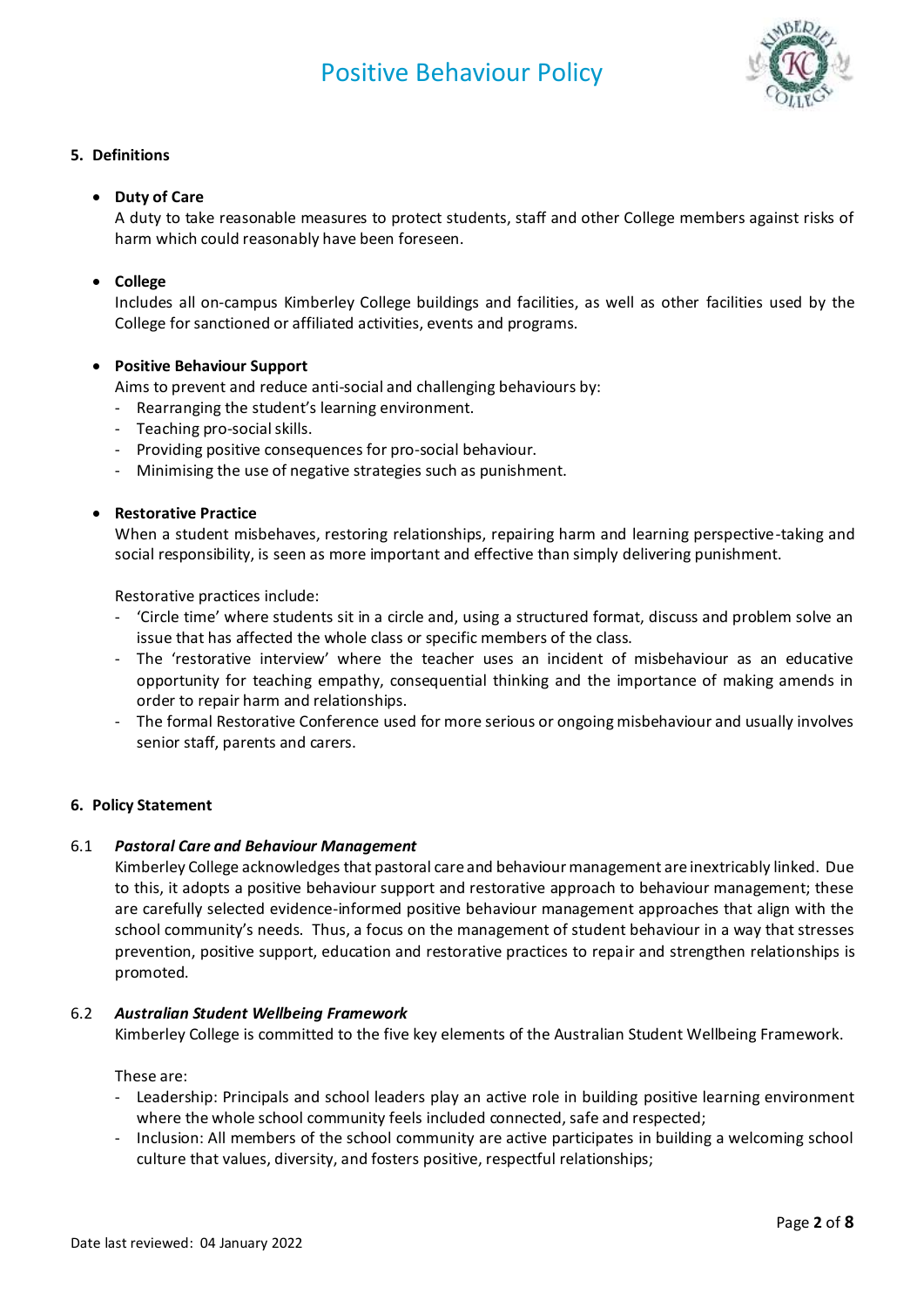

- Student Voice: Students are active participants in their own learning and wellbeing, feel connected and use their social and emotional skills to be respectful, resilient and safe;
- Partnerships: Families and communities collaborate as partners with the school to support student learning, safety and wellbeing;
- Support: School staff, students and families share and cultivate an understanding of wellbeing and support for positive behaviour and how this supports effective teaching and learning.

#### 6.3 *Staff Responsibilities*

All staff members at Kimberley College are responsible for the effective care and management of students. In addition, there are a number of specialist roles that carry a higher level of responsibility and authority.

Monitoring of the pastoral care of each student is the direct responsibility of the class teacher from Prep – Year 6, of the boat teacher in Years  $7 - 9$  and of the assigned pastoral care teacher in Years  $10 - 12$ . These staff should be the first point of contact for any concerns about general student welfare and progress, as their role is to support and encourage social and emotional - as well as the academic – growth of each student in their respective group.

Specialist guidance and support is available from the Heads of Boat (Middle School), Head of Learning Enrichment, the College Counsellor, the First Aid Officer, the Director of Studies and the Director of Teaching & Learning. The Primary and Middle School Coordinators exercise overall responsibility for the welfare, management and progress of all students within their respective sub-school. In Senior School, the Heads of Faculty exercise responsibility for the welfare, management and progress of all students within their respective faculty.

The Deputy Principal has oversight of the persistent and serious pastoral concerns across the College and is responsible for supporting the sub-school coordinators (Primary & Middle) and heads of faculty in dealing with pastoral matters consistently and efficiently – aligned to the College's positive behaviour approach.

The Principal may become involved in pastoral or behaviour management issues when the student's continued enrolment at the College is under review or a matter is considered to be more critical in nature.

#### 6.4 *Privacy and Confidentiality*

When dealing with student concerns - albeit academic, behavioural and/or social & emotional – Kimberley College is committed in its duty to act in fairness and with due respect to the rights of all individuals involved. When investigating an issue, the College will strive to do so in a non-biased and ethical manner. Careful consideration to privacy and confidentiality is given to uphold the dignity, reputation and wellbeing of all parties involved within the perimeter of what is reasonable and practical.

Information will be shared in accordance with what is deemed to be in the best interests of the parties concerned as well as the College community.

#### 6.5 *Communication and Documentation*

With the exception of minor indiscretions, a breach to this policy and/or the Student Code of Conduct with be communicated and documented. In most cases the College will communicate directly with a parent/carer as soon as is practically possible.

Documented information relating to student behaviour will form part of their student profile under the school system Teacher Kiosk within TASS. *This is a closed and secure system, with restricted staff permissions and access.*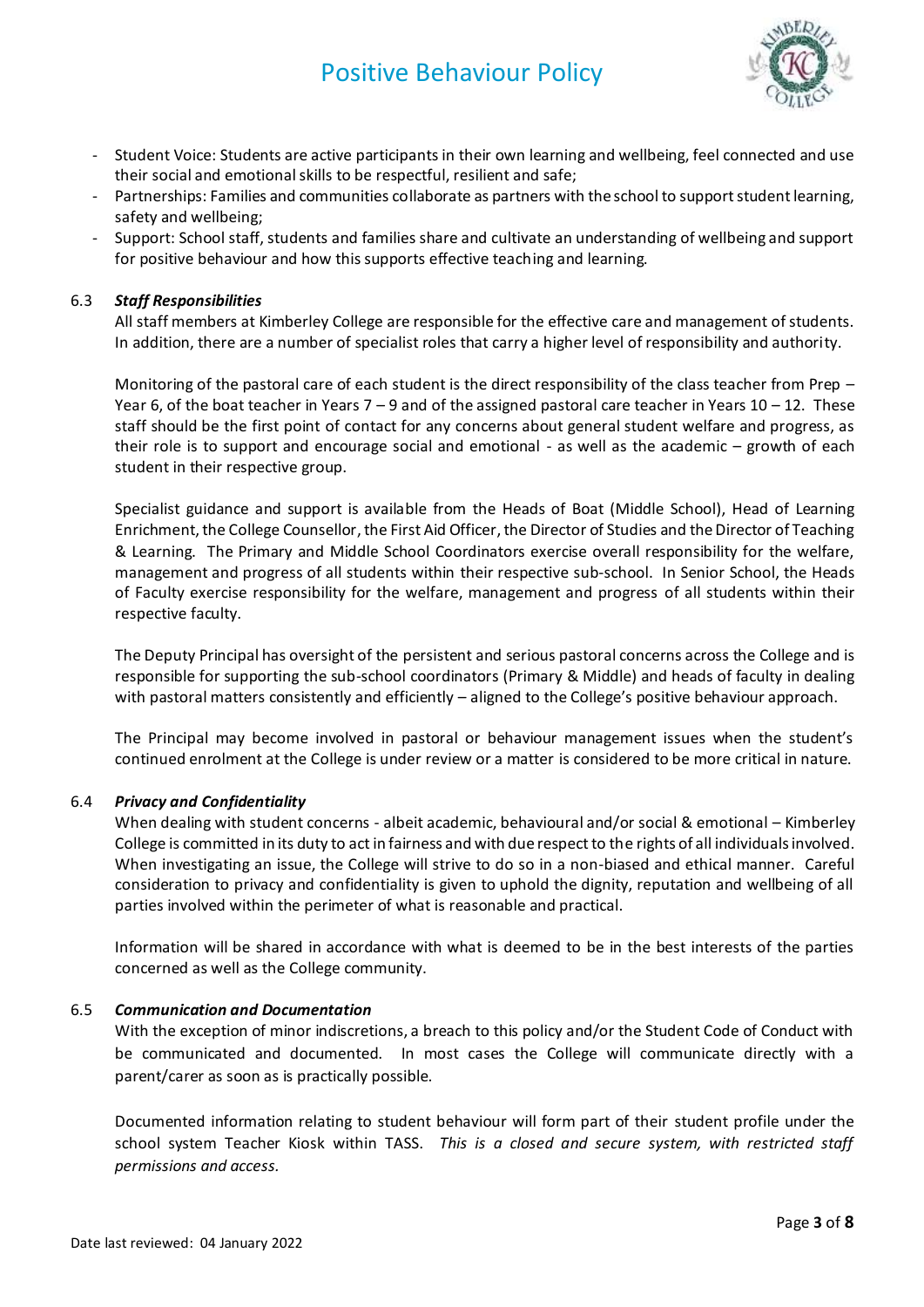

Communication and documentation may involve:

- An email or phone call to a parent/guardian
- A notification through Parent Lounge.
- Register of a student note on the Pastoral Care Tab
- A formal letter to a parent/guardian
- A Positive Behaviour Support Card to monitor behaviour

#### 6.6 *External Investigation and Reporting*

The College may be required, by legislation, to report a student welfare or behavioural concern to an external authority such as the Department of Child Safety, Youth and Women, Department of Education (QLD) or Queensland Police Force. In such cases the College may not be able to inform a student's parent/guardian that they have made a report. The College also reserves the right to make a nonmandatory report if it is deemed that a child's safety or welfare has been threatened or compromised.

If a student is suspected or alleged to have committed a criminal act the College may report this to the police, even if the matter has been dealt with and resolved internally.

The College also reserves the right to report an incident to police even if the act was not committed by the student during school hours, on College property or during a College sanctioned activity/event. If such an act or other significant breach of the Student Code of Conduct is linked to Kimberley College, internal disciplinary action may be taken if the reputation or good standing of the College and/or safety of a community member is compromised.

#### 6.7 *Consequences and Sanctions*

6.7.1 Overview: The Kimberley College Board trusts and empowers the College Principal and Deputy Principal to take measures they deem reasonable and appropriate in order to uphold the values, ethos, reputation, welfare and safety of all members of the Kimberley College community.

These measures may involve the College staff imposing certain consequences or sanctions on students who breach this policy, other related policies and/or the Student Code of Conduct. When any form of disciplinary action is administered, the College will seek to act in a manner that is consistent with a student's dignity and other rights.

The 'Classroom Behaviour Management Summary' in 6.7.2 outlines the consequences that may be imposed on students. It does not provide a prescriptive list relating to specific misdemeanours or behavioural breaches.

This is because of the contextual nature of such issues and the personal circumstances of individual students. Teachers need to use their discretion on a case-by-case basis and consult with other staff members.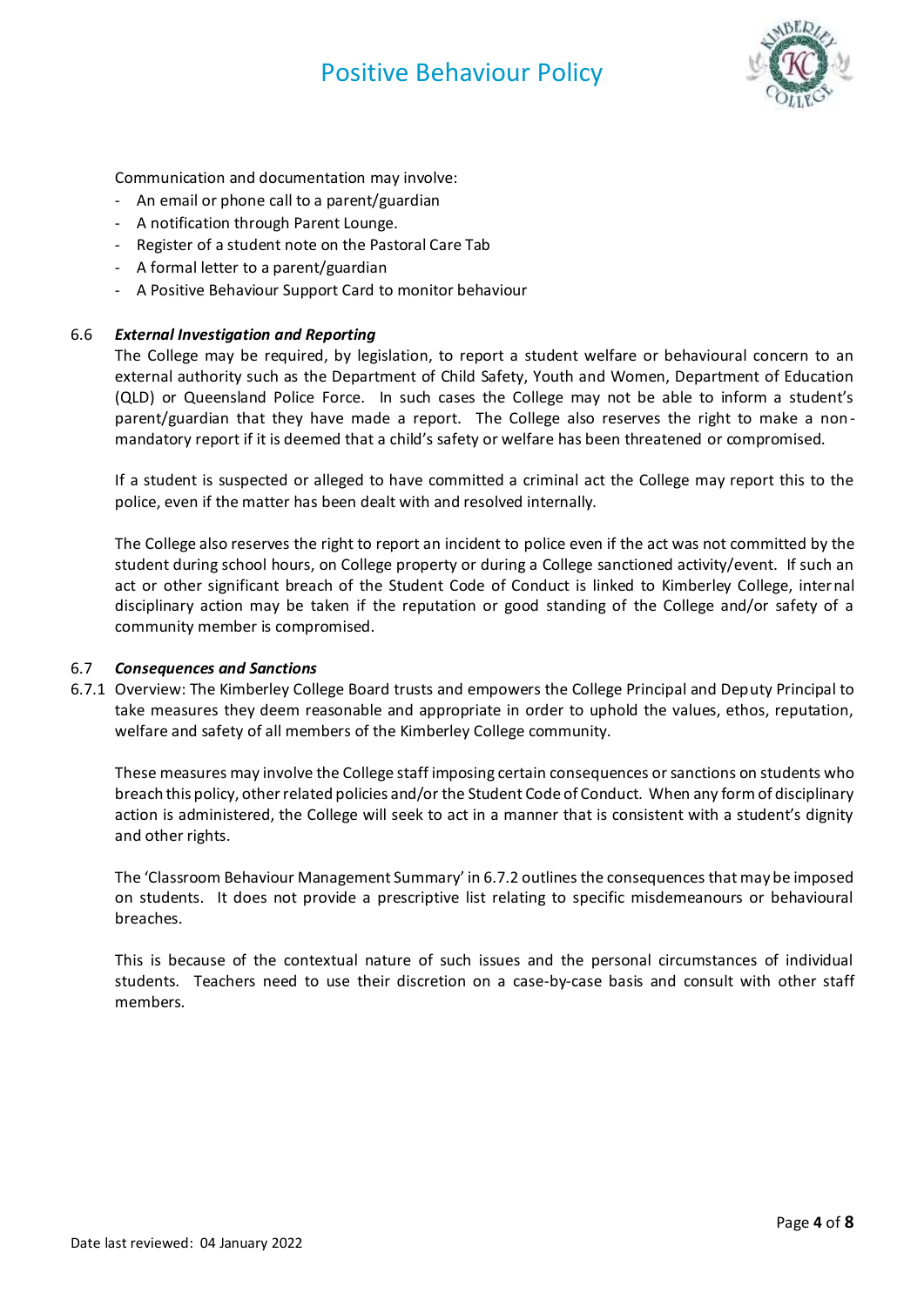

## 6.7.2 **Classroom Behaviour Management Summary**

| <b>Stage 1: Positive Classroom Management and Best Practice</b>                                          |                                                   |  |
|----------------------------------------------------------------------------------------------------------|---------------------------------------------------|--|
| Are we setting our classrooms up for all of our students to be successful? Consider the classroom        |                                                   |  |
| environment, lesson activities, assessments, pedagogical model(s), differentiation, feedback, etc.       |                                                   |  |
| <b>Suggested Strategies</b>                                                                              |                                                   |  |
| Classroom routines established and consistent.                                                           | Lesson/unit planning.                             |  |
| Clear communication & consistency across classrooms, boats and faculties.                                | Positive classroom                                |  |
| Appropriate classroom rules established in consultation with, and understood by                          | expectations/rules                                |  |
| students.                                                                                                | displayed.                                        |  |
| Consistency with the enforcement of classroom rules.                                                     |                                                   |  |
| Modelling appropriate behaviour and responses, including time management.                                | Evidence of learning<br>snapshot adjustments in   |  |
| Classroom and curriculum preparation                                                                     | planning and delivery (kept                       |  |
| Well planned, interesting and engaging lessons.                                                          | up-to-date).                                      |  |
| Adjustments made to task complexity and delivery to accommodate the                                      |                                                   |  |
| different needs of students.                                                                             | Lesson observations.                              |  |
| The provision of sensory, visual and transition supports for students.                                   | Support from teaching                             |  |
| Classroom seating plan - if appropriate.                                                                 | colleagues, Heads of                              |  |
| Teacher reflections to inform future planning.                                                           | Faculty/Boat, and sub-                            |  |
| Developing a positive relationship with students and parents/carers.                                     | school coordinators.                              |  |
| The teacher maintaining 'with-it-ness.'                                                                  | Professional Learning.                            |  |
| Recognition of positive student behaviour, work ethic and/or achievements.                               |                                                   |  |
| Stage 2: Minor Conflicts - Between Teacher/Student                                                       |                                                   |  |
| What strategies can we implement to support positive student behaviour? How can we help students to      |                                                   |  |
| self-regulate and/or understand the impact of their actions? What can we do to maintain/restore positive |                                                   |  |
| relationships amongst students and staff?                                                                |                                                   |  |
| <b>Suggested Strategies</b>                                                                              |                                                   |  |
| The use of low-key responses:                                                                            | Teacher discretion.                               |  |
| Planned ignore.                                                                                          | Reinform lesson planning.                         |  |
| Nonverbal intervention (the 'look', closer proximity, etc.).                                             |                                                   |  |
| Quiet private dialogue.                                                                                  | Revisit learning snapshots,                       |  |
| Choices given.                                                                                           | liaise with Learning                              |  |
| Verbal warning if the poor behaviour continues.                                                          | Enrichment team and                               |  |
| If poor behaviour continues and is repetitive after verbal warning                                       | consider new strategies.<br>Parent communication. |  |
| Fair consequences need to be clearly articulated to, and understood by, students.                        |                                                   |  |
| These may include:                                                                                       | Documentation on Pastoral                         |  |
| A change to seating.                                                                                     | Care Tab.                                         |  |
| In-class isolation from other students.                                                                  | Notify (as FYI) Head of Boat                      |  |
| Reflective time                                                                                          | (MS), pastoral care teacher                       |  |
| Restorative conversation                                                                                 | and relevant Head of                              |  |
| Scheduled teacher-student meeting outside of the classroom.                                              | Faculty (SS) or Primary                           |  |
| Teaching pro-social skills within the classroom. Circle time.                                            |                                                   |  |
| Parent contacted by teacher by phone or email AND documented on the Pastoral                             | School Coordinator (PS).                          |  |
|                                                                                                          |                                                   |  |
|                                                                                                          | Consult with Head of<br>Learning Enrichment       |  |
| Care Tab within Teacher Kiosk. (For PS, when 'Take 5' is reached).                                       | and/or College Counsellor                         |  |
|                                                                                                          | for guidance on particular                        |  |
|                                                                                                          | students and their needs.                         |  |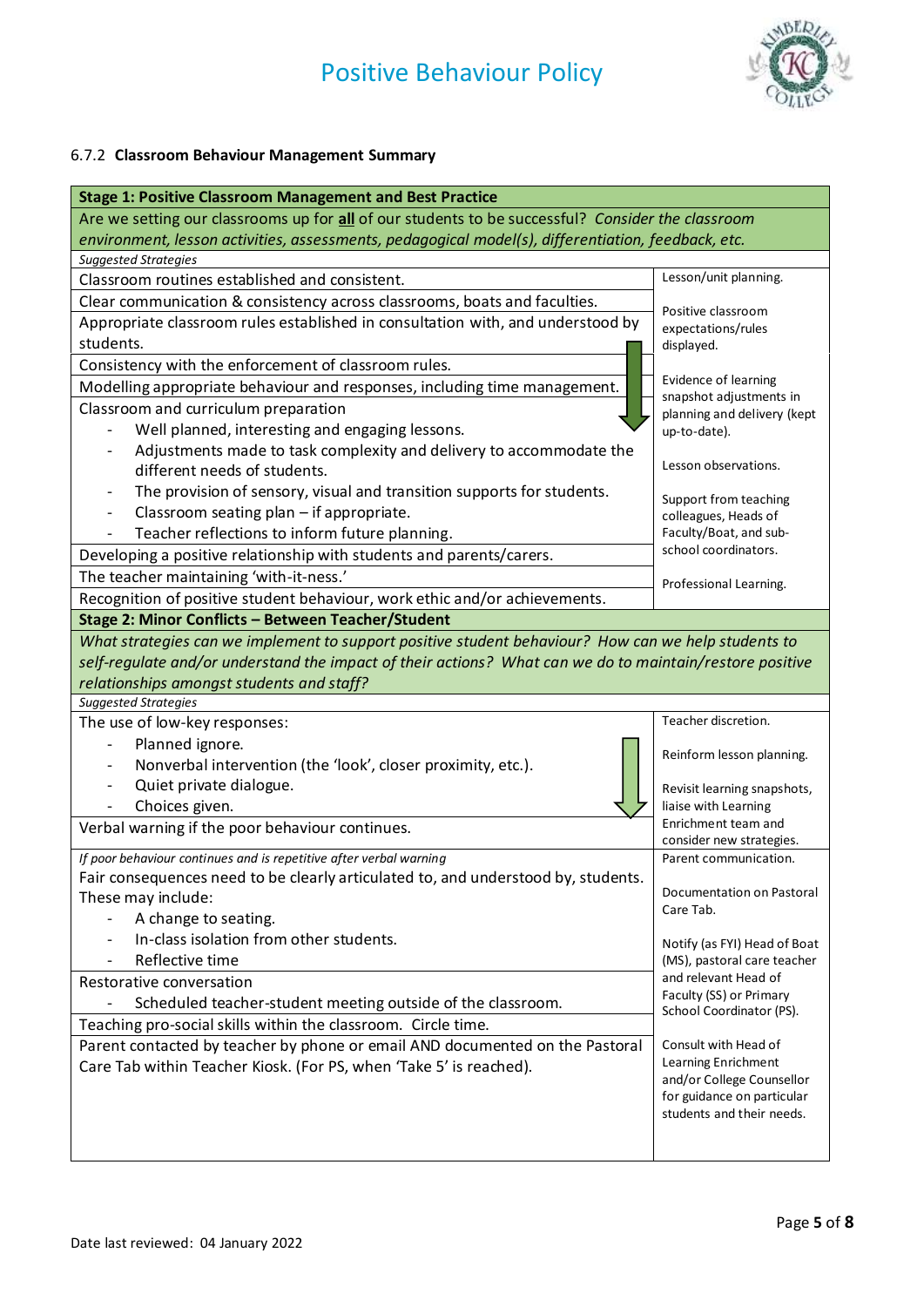

| Stage 3: Frequent or Unresolved Conflicts - Heads of Faculty, Heads of Boat, and Sub-School<br><b>Coordinators</b> |                                                         |  |
|--------------------------------------------------------------------------------------------------------------------|---------------------------------------------------------|--|
| In what way(s) can team leaders support classroom teachers with difficult/complex student behaviours?              |                                                         |  |
| How can team leaders empower classroom teachers to effectively manage student behaviour and rebuild                |                                                         |  |
| a positive classroom environment?                                                                                  |                                                         |  |
| <b>Suggested Strategies</b>                                                                                        |                                                         |  |
| <b>Restorative Interview</b>                                                                                       | Lesson observation.                                     |  |
| Formal meeting between the student, the classroom/pastoral care                                                    |                                                         |  |
| teacher and the Head of Faculty, Head of Boat and/or Primary School                                                | Regular check ins with                                  |  |
| coordinator.                                                                                                       | student and teacher.                                    |  |
| Setting clear expectations and goals for return to the classroom.                                                  | Notify Deputy Principal.                                |  |
| Parent communication and documented on Pastoral Care Tab.                                                          |                                                         |  |
| Reflective Time (suggested 60 minutes)                                                                             | Consult with Head of                                    |  |
| Run by Head of Faculty, Head of Boat or sub-school coordinator. (2 X 30-                                           | Learning Enrichment                                     |  |
| minute lunchtime sessions)                                                                                         | and/or College Counsellor                               |  |
| Communicate with parents/carers.                                                                                   | for guidance on particular<br>students and their needs. |  |
|                                                                                                                    |                                                         |  |
| Documented on Pastoral Care Tab.<br>Positive Behaviour Card                                                        | Heads of Boat and Heads of                              |  |
|                                                                                                                    | Faculty - collaborate with                              |  |
| Issued to student by Head of Boat, Head of Faculty or sub-school                                                   | sub-school coordinators to                              |  |
| coordinator.                                                                                                       | problem solve.                                          |  |
| Clear goals and expectations outlined.                                                                             |                                                         |  |
| Carefully monitored by issuer.                                                                                     |                                                         |  |
| Parent communication and documented on Pastoral Care Tab.                                                          |                                                         |  |
| Pastoral Care Team Meeting                                                                                         |                                                         |  |
| Discuss frequent or unresolved conflict.                                                                           |                                                         |  |
| Map supports/actions moving forward.                                                                               |                                                         |  |
| Parent communication (may include a meeting) and documented on                                                     |                                                         |  |
| Pastoral Care Tab.                                                                                                 |                                                         |  |
| Sub-school coordinator meeting with parent/guardian and student.                                                   |                                                         |  |
| Revisit Student Code of Conduct.                                                                                   |                                                         |  |
| Discuss strategies for successful re-entry.                                                                        |                                                         |  |
| Stage 4: Unresolved or Major Conflicts - Deputy Principal                                                          |                                                         |  |
| As a school community, what can we do to support a transformation in student behaviour? What                       |                                                         |  |
| internal/external supports do they need? How can we set them up for success?                                       |                                                         |  |
| <b>Suggested Strategies</b>                                                                                        |                                                         |  |
| All relevant information documented on the Pastoral Care Tab.                                                      | Consult with members of                                 |  |
| Stages 1 - 3 have already been worked through meticulously (for unresolved                                         | the Pastoral Care Teams.                                |  |
| conflict) and documented. (Parents/guardians have been informed at each                                            | Consult with SLT.                                       |  |
| stage).                                                                                                            |                                                         |  |
| Appropriate action implemented by Deputy Principal:                                                                | Document on Pastoral Care                               |  |
| Internal suspension.                                                                                               | Tab and communicate with                                |  |
| <b>External Suspension.</b>                                                                                        | all relevant parties.                                   |  |
| Probationary enrolment.                                                                                            |                                                         |  |
| <b>Restorative Conference</b>                                                                                      |                                                         |  |
| With parents/guardians, student, external/internal specialists and                                                 |                                                         |  |
| Deputy Principal.                                                                                                  |                                                         |  |
| Action plan for re-entry.                                                                                          |                                                         |  |
| Re-entry meeting with Deputy Principal (post-suspension). Students cannot                                          |                                                         |  |
| return to the classroom until this meeting has taken place.                                                        |                                                         |  |
|                                                                                                                    |                                                         |  |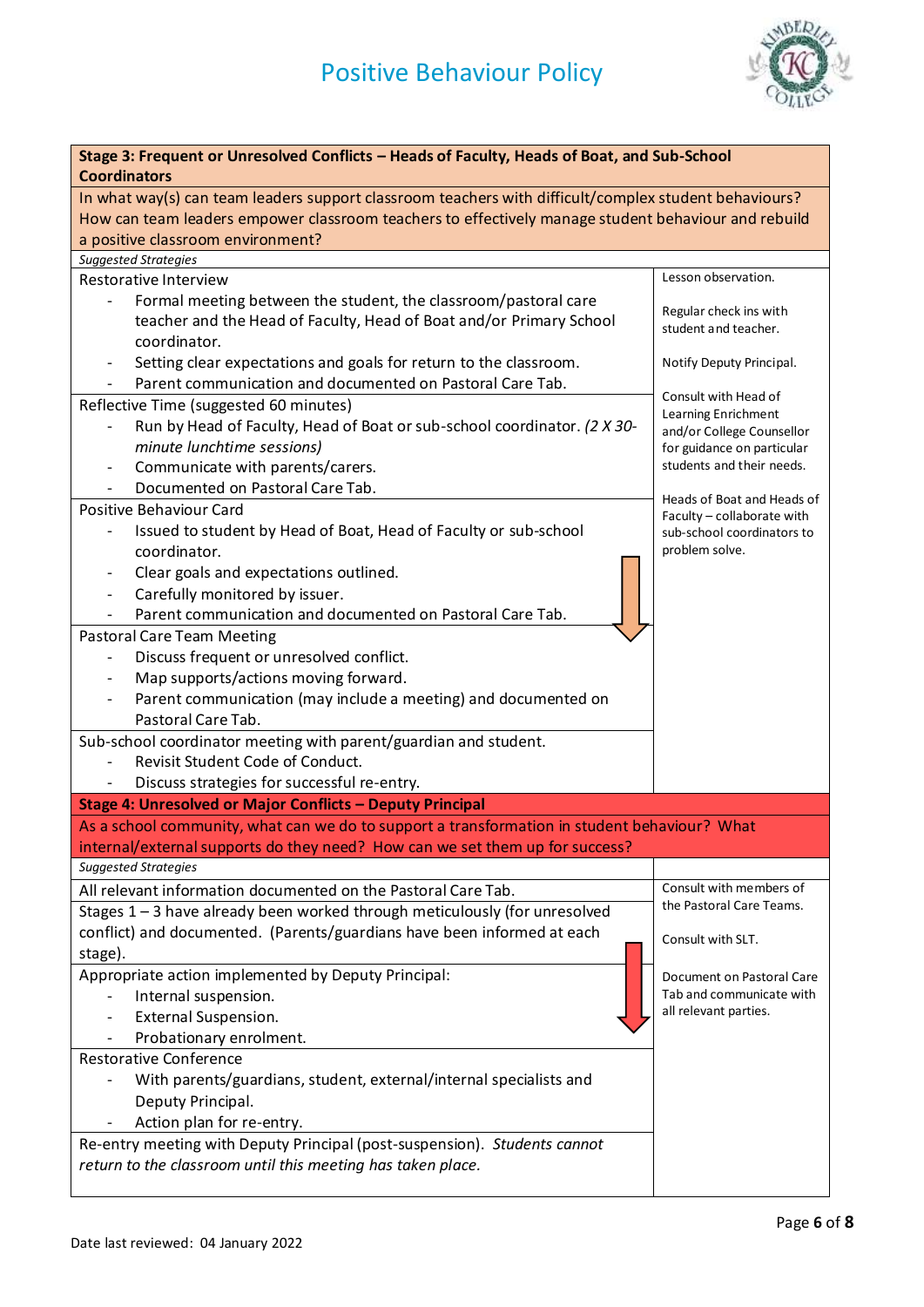

#### **Stage 5: Meeting with Principal**

Formal meeting between the student, parent/carers and Principal.

#### 6.7.3 *Probationary Enrolment*

Probationary enrolment can be imposed by the Principal or Deputy Principal. This will be documented as a formal letter addressed to parents/guardians outlining the reasons, terms and duration of the probationary enrolment.

During this period, designated staff will monitor the student's progress based on the terms of the probationary enrolment, identifying and appropriately communicating any breaches. A breach of the terms of probationary enrolment may lead to an extension of the probationary enrolment or the student's enrolment being terminated by the Principal.

#### 6.7.4 *Suspension of Enrolment*

A suspension is a sanction whereby a student's enrolment at the College is temporarily placed on hold. This will be likely due to a significant breach of the Positive Behaviour Policy and the Student Code of Conduct. However, can also result from persistent unwillingness to adhere to the College's Student Code of Conduct.

The College may impose a suspension in the event that a student is alleged or suspected to have committed or been involved in a serious incident or criminal act. In such cases, the suspension may be imposed while an internal or external investigation is conducted.

The College may impose an internal (on campus) or external suspension. In the case of an internal suspension a student is required to maintain normal school attendance, uphold academic requirements as well as adhere to uniform and grooming standards. The conditions imposed will be determined by the Principal or Deputy Principal.

In the case of an external suspension, a student will be discharged into the full supervision of a parent/carer for the duration of the suspension. It is expected that the student be collected from the College at the earliest convenience.

#### 6.7.5 *Cancellation of Enrolment*

When it becomes clear that a student is not responding appropriately to the College's disciplinary and pastoral care policies, the Principal reserves the right to cancel a student's enrolment at the College.

#### This will involve:

The student will be immediately withdrawn from the student body. The Principal will contact parents/carers and request a meeting. The Principal will ask the parents/carers to withdraw the student from the campus pending referral of the matter to the Chairperson of the College Board. Upon the ratification of the termination by the Chairperson of the College Board, the Principal will notify the parents/carers of the student.

If a parent/carer wishes to appeal the decision, they can:

Write a letter expressing their wish to appeal. The matter will be referred by the Principal to the College Board for determination. The College Board may request any person to attend before it or information to be provided to it that it considers may be of assistance to it in making its determination. The determination will be final and binding by all parties.